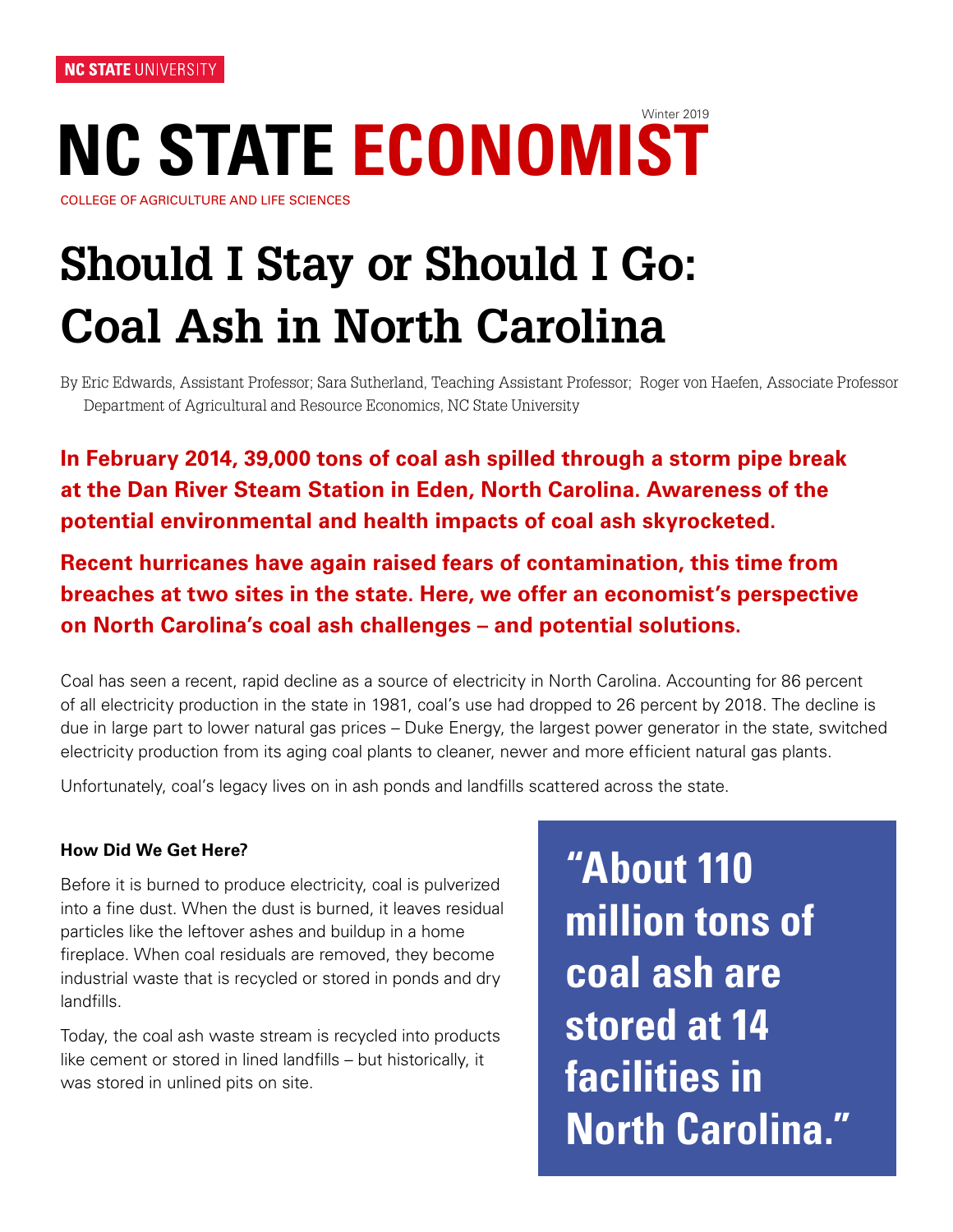

Figure 1: Total coal energy production and percentage of electricity mix coal comprised over time in North Carolina (source: EIA).

As is clear from Figure 1, North Carolinians have received the majority of their electricity from coal for decades. As a result, coal ash has accumulated near power plants across the state. These "legacy" coal facilities contain pollutants that can cause human health problems and pose a significant challenge to the state's water quality.

Compounding the problem, coal-fired power plants are usually located near large rivers because they require water for cooling. Even after a coal plant is retired, the site continues to house potential contaminants, often in areas prone to flooding. Today, there are approximately 110 million tons of coal ash stored at 14 facilities in North Carolina, as shown in Figure 2 and described in Table 1.

#### Where Are Coal Ash Sites Located

Monitored by the Department of Environmental Quality (DEQ), large storage facilities are located near major North Carolina cities, including:

- **>** Charlotte
- **>** Wilmington
- **>** Asheville
- **>** Goldsboro

The close proximity to population centers makes it critical to understand the links between coal ash and human health.



Figure 2: The location of North Carolina's 14 coal ash sites, scaled by amount of ash, and their relation to county populations and major waterways.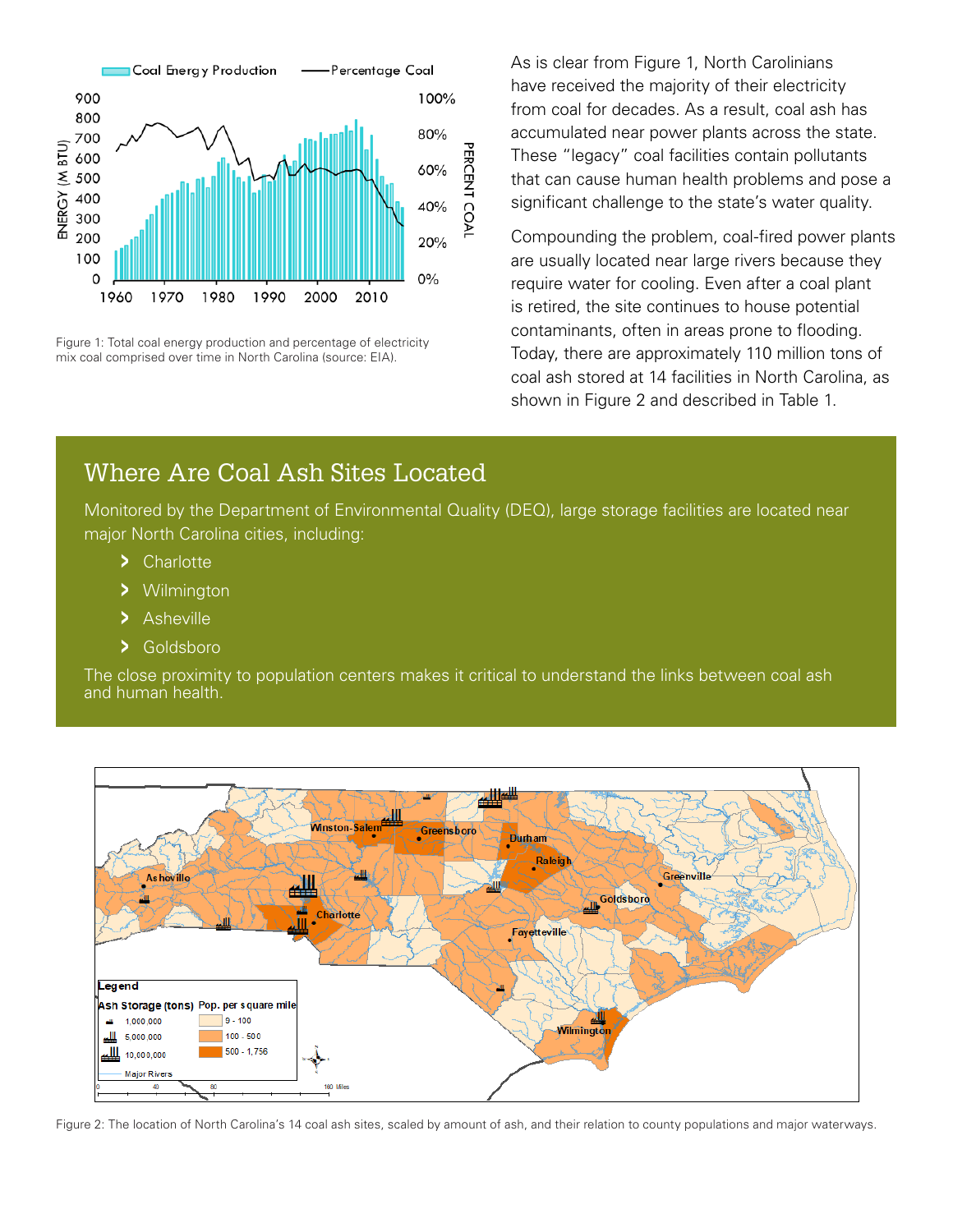|  | Table 1: Key Characteristics of North Carolina's Coal Ash Storage Locations |  |
|--|-----------------------------------------------------------------------------|--|
|  |                                                                             |  |

| <b>Name</b>                                 | County          | Pop. Density | Coal Ash (tons) | Type of Storage         | Electricity<br>Produced (MW) |
|---------------------------------------------|-----------------|--------------|-----------------|-------------------------|------------------------------|
| <b>Asheville Steam</b><br><b>Station</b>    | <b>Buncombe</b> | 363          | 3,000,000       | 2 Ponds                 | 376                          |
| <b>Sutton Steam</b><br><b>Station</b>       | New Hanover     | 1,058        | 6,320,000       | 2 Ponds                 | Retired                      |
| <b>Lee Steam Station</b>                    | Wayne           | 222          | 5,899,000       | 5 Ponds                 | Retired                      |
| <b>Roxboro Steam</b><br><b>Station</b>      | Person          | 101          | 16,440,000      | 4 Ponds /<br>1 Landfill | 2,558                        |
| Cape Fear Steam<br><b>Station</b>           | Chatham         | 93           | 5,670,000       | 5 Ponds                 | Retired                      |
| Dan River Steam<br><b>Station</b>           | Rockingham      | 166          | 1,170,000       | 2 Ponds                 | 276                          |
| <b>Buck Steam</b><br><b>Station</b>         | Rowan           | 271          | 5,060,000       | 5 Ponds                 | 369                          |
| <b>Riverbend Steam</b><br><b>Station</b>    | Gaston          | 579          | 2,730,000       | 3 Ponds                 | 454                          |
| <b>Allen Steam</b><br><b>Station</b>        | Gaston          | 579          | 11,580,000      | 3 Ponds /<br>1 Landfill | 1,140                        |
| <b>Marshall Steam</b><br><b>Station</b>     | Catawba         | 387          | 22,270,000      | 1 Pond                  | 2,090                        |
| <b>Cliffside Steam</b><br><b>Station</b>    | Cleveland       | 211          | 6,540,000       | 6 Ponds /<br>1 Landfill | 1,387                        |
| Weatherspoon<br><b>Steam Station</b>        | Robeson         | 141          | 1,700,000       | 2 Ponds                 | Retired                      |
| <b>Belews Creek</b><br><b>Steam Station</b> | <b>Stokes</b>   | 106          | 12,610,000      | 1 Pond /<br>3 Landfills | 2,240                        |
| Mayo Steam<br><b>Station</b>                | Person          | 101          | 6,900,000       | 2 Ponds /<br>1 Landfill | 745                          |

# Environment and Health Effects of Coal Ash

Coal ash is a potential environmental contaminant and carcinogen. The first-ever documented cases of occupational cancer occurred in the chimney sweeps of England circa 1775, through direct, prolonged skin contact to coal soot. Absent that kind of direct inhalation or contact, however, the environmental and health consequences of spills and leaks from coal ash containment facilities are not well-documented.

Air and water contamination are possible due to the metal content of coal ash and polycyclic aromatic hydrocarbons. Coal ash has been shown to contain high concentrations of metals linked to serious medical issues: arsenic, mercury, lead cadmium, vanadium, chromium, nickel and zinc. It also harbors other elements with unstudied medical effects: beryllium, phosphorous, tungsten and molybdenum. However, there are no studies directly measuring the exposure and health status of communities directly adjacent to coal ash facilities (Kravchenko and Lyerly 2018).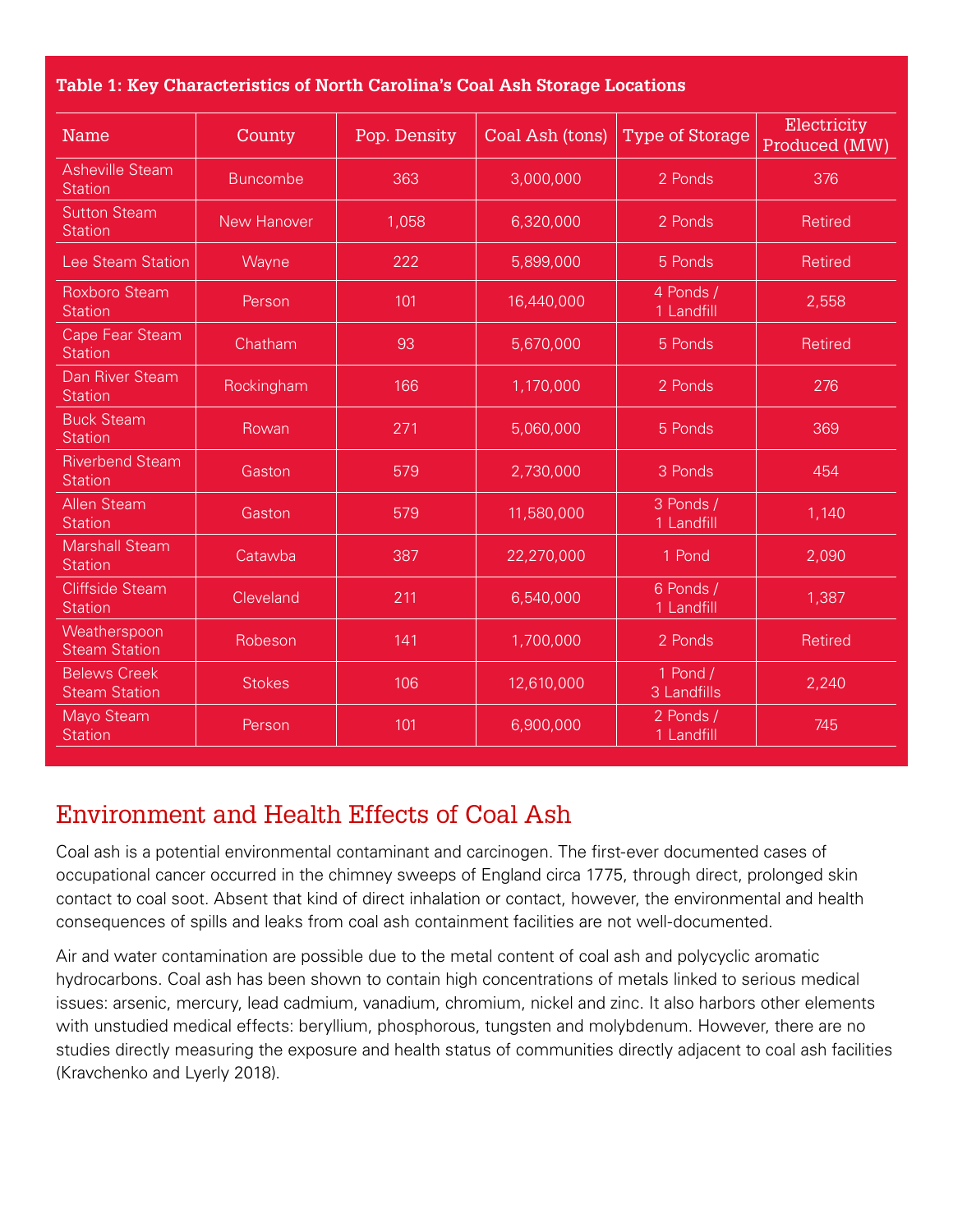#### What Do We Know About Coal Ash And Health?

While the direct health consequences of coal ash have not been studied, the sites themselves have. There is evidence that coal ash has contaminated waters near coal power stations in North Carolina, both through direct discharges of water that has come into contact with coal ash, and through seepage into groundwater through unlined landfills and ponds.

- **>** A 2012 study by researchers at Duke University and the North Carolina Division of Water Quality tested 300 water samples from eight active plants and found elevated levels of contaminants which in many cases exceeded United States Environmental Protection Agency guidelines for clean water (Ruhl et al. 2012).
	- > A 2016 study by Duke University researchers found elevated levels of many of the contaminants described above in groundwater and shallow surface water samples taken around coal ash sites across the southeastern US, inclu

# Spills, Breaches and Conflicting Data

In addition to slow leaching into nearby water supplies, larger coal ash releases have also occurred.

The third largest coal ash spill in the U.S. occurred in North Carolina at the Dan River Steam Station, spilling 39,000 tons of coal ash over a 70-mile stretch of the river. Hydraulic dredging was used to vacuum the stream bed, but only around 10 percent of the discharged waste was ultimately recovered. The spill significantly affected the appearance of the Dan River. In 2015, Duke Energy pled guilty to nine Clean Water Act violations and paid \$102 million in fines and restitution for illegal discharges across its facilities in North Carolina.

Flooding also poses a threat to coal ash storage. In September 2018, two of North Carolina's Duke Energy coal ash facilities were compromised as a result of Hurricane Florence. Duke Energy confirmed that there were numerous breaches in containment ponds at its Sutton facility near Wilmington.

**"39,000 tons of coal ash spilled over a 70-mile stretch of the Dan River; around 10 percent was recovered."**

The Sutton Coal Plant was retired in 2013, but the site continues to house two coal ash pits and a cooling pond which sit adjacent to the Cape Fear River. Water quality tests have generated conflicting results: those conducted by the DEQ suggest arsenic and other contaminant levels well below the threshold for drinking water, while those conducted by environmental groups report elevated readings at up to 70 times the drinking water standard for arsenic.

In addition, three coal ash pits at the retired Lee Station coal facility near Goldsboro were inundated with floodwaters. Again, the DEQ and environmental groups released divergent results of water quality tests on the nearby Neuse River. DEQ results suggested low levels of arsenic and other contaminants – well below drinking water thresholds – while environmental groups suggested arsenic levels 18 times over the drinking water standard.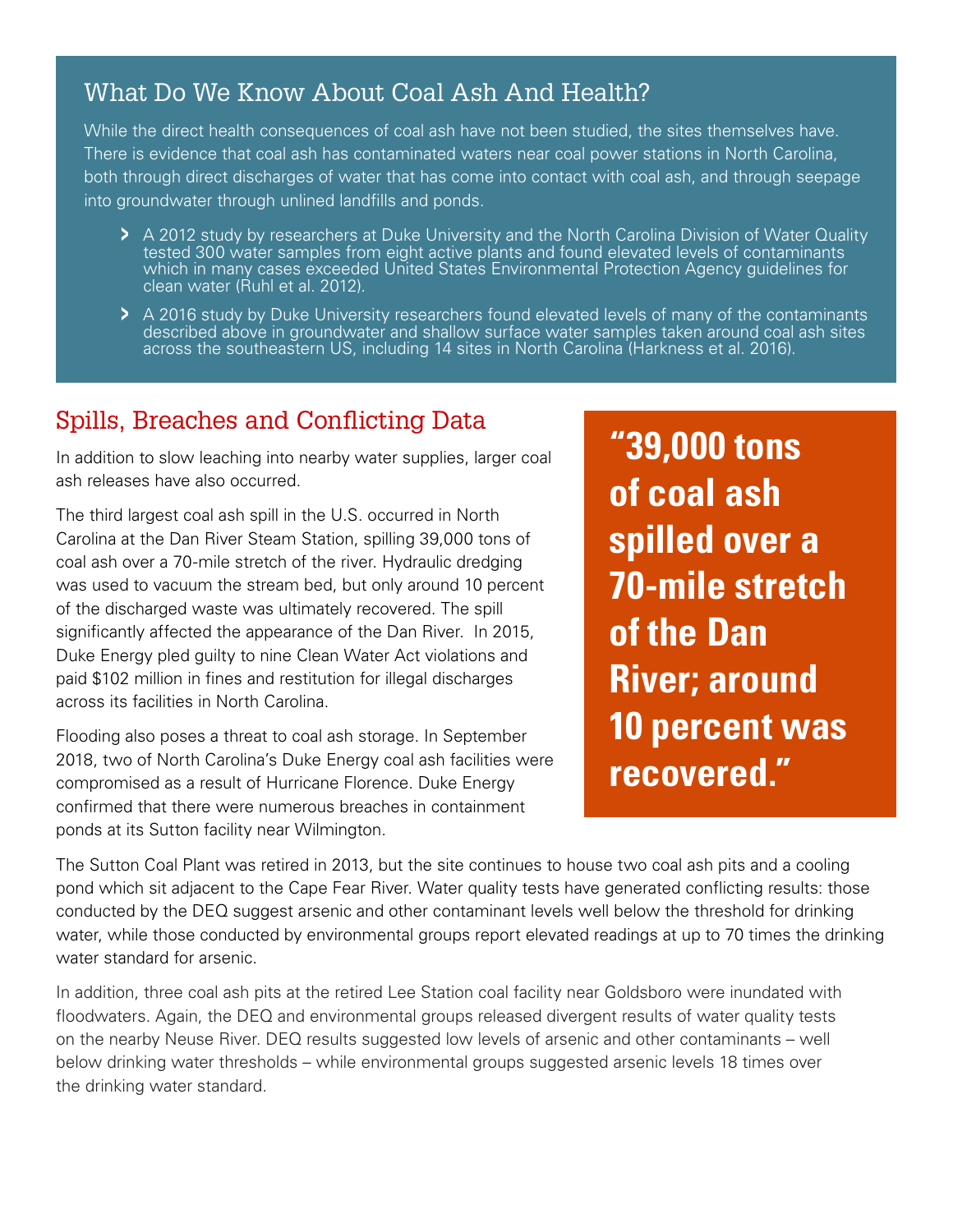The conflicting results may indicate that different criteria were used in selecting sampling locations. Future testing should provide a better indication of the amount of coal ash deposited in these waterways and to what extent it is causing water contamination. The effect of this type of contamination on ecosystems, fish and even agriculture have also been raised as areas of concern. Recent work shows that largemouth bass cheeks in North Carolina lakes receiving water containing coal ash residuals have similar elevated levels of Strontium contamination as the lakes themselves (Brandt et al. 2018). In general, the ecosystem effects of coal ash have not been studied extensively.

#### Solutions

There are a variety of solutions for dealing with legacy coal ash in North Carolina.

#### **> On-site Storage**

One storage method requires the temporary removal of ash and the lining of the storage site, followed by refilling. Another, labeled "cap-in-place," keeps the ash in unlined pits but caps them to prevent water percolating through. While this is the most cost-effective option, the bottom of the pits remain open, potentially allowing coal ash to interact with groundwater. If groundwater contamination becomes a significant concern, a costly solution involves shipping the coal ash to off-site, lined landfills. Two retired mining sites in Chatham County are now used for this purpose.

#### **> Recycling**

 About 26 percent of Duke Energy's current yearly coal ash production goes to concrete production, and another 14 percent goes to unencapsulated reuse for road-fill and embankments. One successful reuse of legacy ash occurred at the Asheville Airport, where 4 million tons were successfully transported and used in a runway project.

The excavation and recycling of legacy coal ash, however, offers additional challenges. While Duke Energy is able to recycle a good portion of the ash it produces each year, this only amounts to around one million tons. Demand for coal ash as an input is limited relative to the 110 million tons of legacy ash currently sitting in North Carolina landfills. Opportunities for large-scale recycling projects -state are limited; neighboring states may be willing to import coal ash, but several regulatory hurdles must be overcome.

Recycling coal ash requires the excavation and transport of ash, as does the removal of ash to off-site lined landfills. Both these solutions offer greater protection from future water contamination, but with large economic and environmental costs.

## Case Study

Dominion Energy in Virginia, which also has legacy coal ash, solicited bids to remove ash from four facilities containing about 55 million tons. Bids ranged in price from \$2.4-\$5.6 billion, with 45 percent of the ash recycled and the remainder stored in lined landfills. Moving all this ash would require a combined 570-700 truckloads per day from the four facilities for up to 15 years, with commensurate air pollution and local road safety concerns.

## Regulation

North Carolina's Coal Ash Management Act of 2014 required Duke Energy to de-water and close all its unlined coal ash pits by 2029. Whether the ash should be capped in place or moved to lined landfills has been left to state regulators to determine on a case-by-case basis. The original law, however, did mandate that coal ash at the Dan River and Sutton plants be moved to lined landfills.